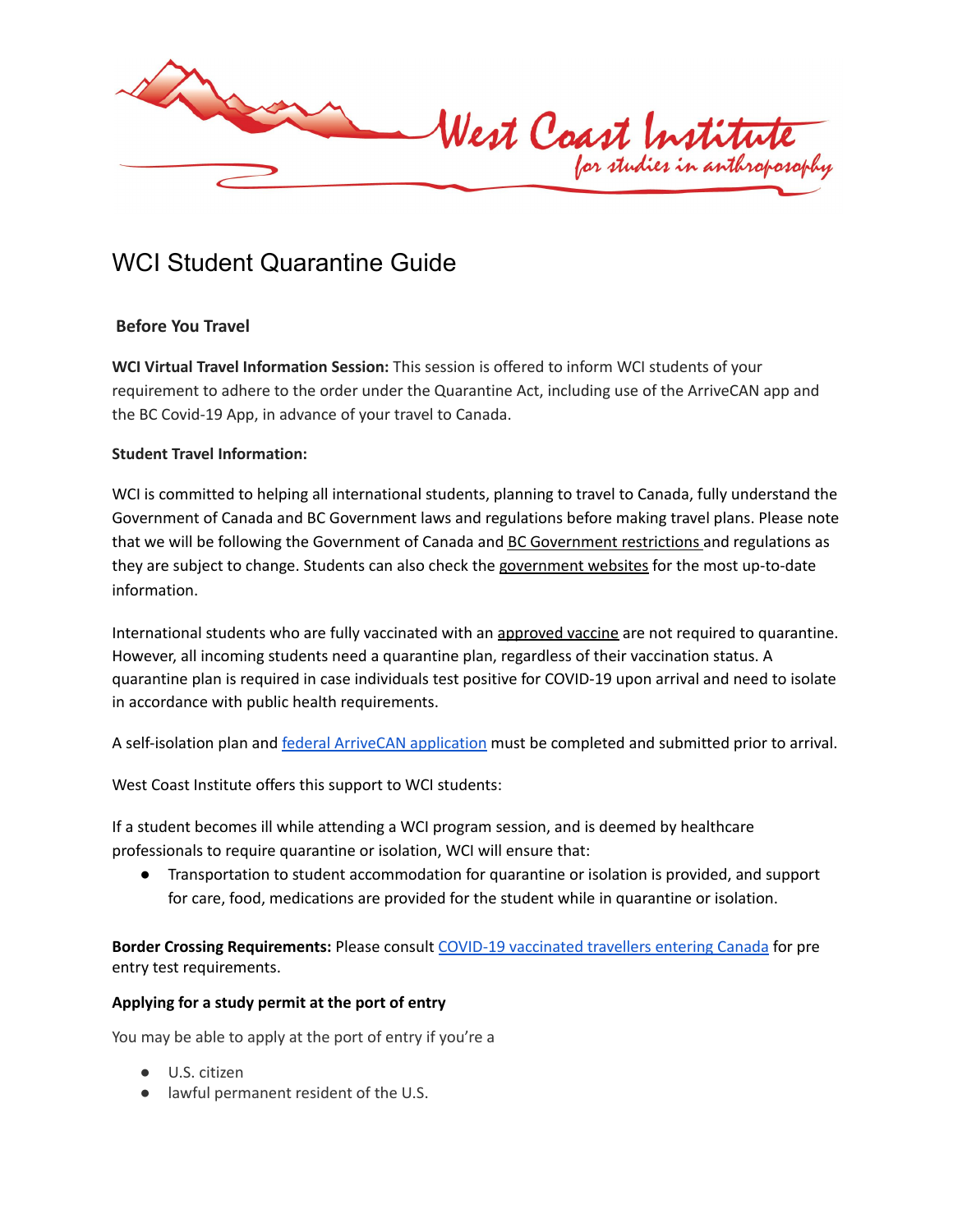If you meet one of these requirements, you must have all the documents required to apply for a study permit with you when you arrive at the border. The border services officer who greets you will determine if you're eligible to enter Canada as a student.

You need these documents to apply for a study permit:

- proof of acceptance
- proof of identity, and
- proof of financial support

#### **Helpful Links:**

Have study permits and [documents](https://travel.gc.ca/travel-covid/travel-restrictions/visitors-workers-students#students) ready Get your pre-entry [molecular](https://travel.gc.ca/travel-covid/travel-restrictions/flying-canada-checklist/covid-19-testing-travellers-coming-into-canada#getting-tested) test result Register in [advance](https://travel.gc.ca/travel-covid/travel-restrictions/flying-canada-checklist/covid-19-testing-travellers-coming-into-canada#arrival-testing-unvaccinated) for your arrival test Have a [quarantine](https://travel.gc.ca/travel-covid/travel-restrictions/isolation#plan) plan Use [ArriveCAN](https://www.canada.ca/en/public-health/services/diseases/coronavirus-disease-covid-19/arrivecan.html#a3) to submit your travel details BC [COVID](https://bc.thrive.health/) APP

#### **COVID-19 Testing Prior to Return Flight**

Testing facilities for your return trip: there are many choices for you to choose from.

Our training location November and February is:

Vancouver Waldorf School 2725 St Christophers Road, North Vancouver, BC V7K 2B6

Our training location July is: Sunrise Waldorf School at 2148 Lakeside Rd, Duncan

List of Private testing/ Testing for Travel:

[http://www.bccdc.ca/health-info/diseases-conditions/covid-19/testing/where-to-get-a-covid-19-test-in](http://www.bccdc.ca/health-info/diseases-conditions/covid-19/testing/where-to-get-a-covid-19-test-in-bc)[bc](http://www.bccdc.ca/health-info/diseases-conditions/covid-19/testing/where-to-get-a-covid-19-test-in-bc)

#### **Quarantine Protocols**

If you are required to quarantine upon arrival these are the procedures and responsibilities for airport arrival and transportation:

- Wear a medical mask
- Don't use public transport, get a taxi or uber to get to your 14-day quarantine facilities as per your quarantine plan

Have arrangements in place for suitable accommodations for you to quarantine where

- you will not have contact with vulnerable individuals or be living in a group or communal setting.
- You will have access to supplies such as prescriptions and food

While you are in quarantine

- WCI Admin Director or your program Director will be checking in with you throughout your quarantine period for COVID-19 symptoms, general well-being, and compliance with quarantine requirements